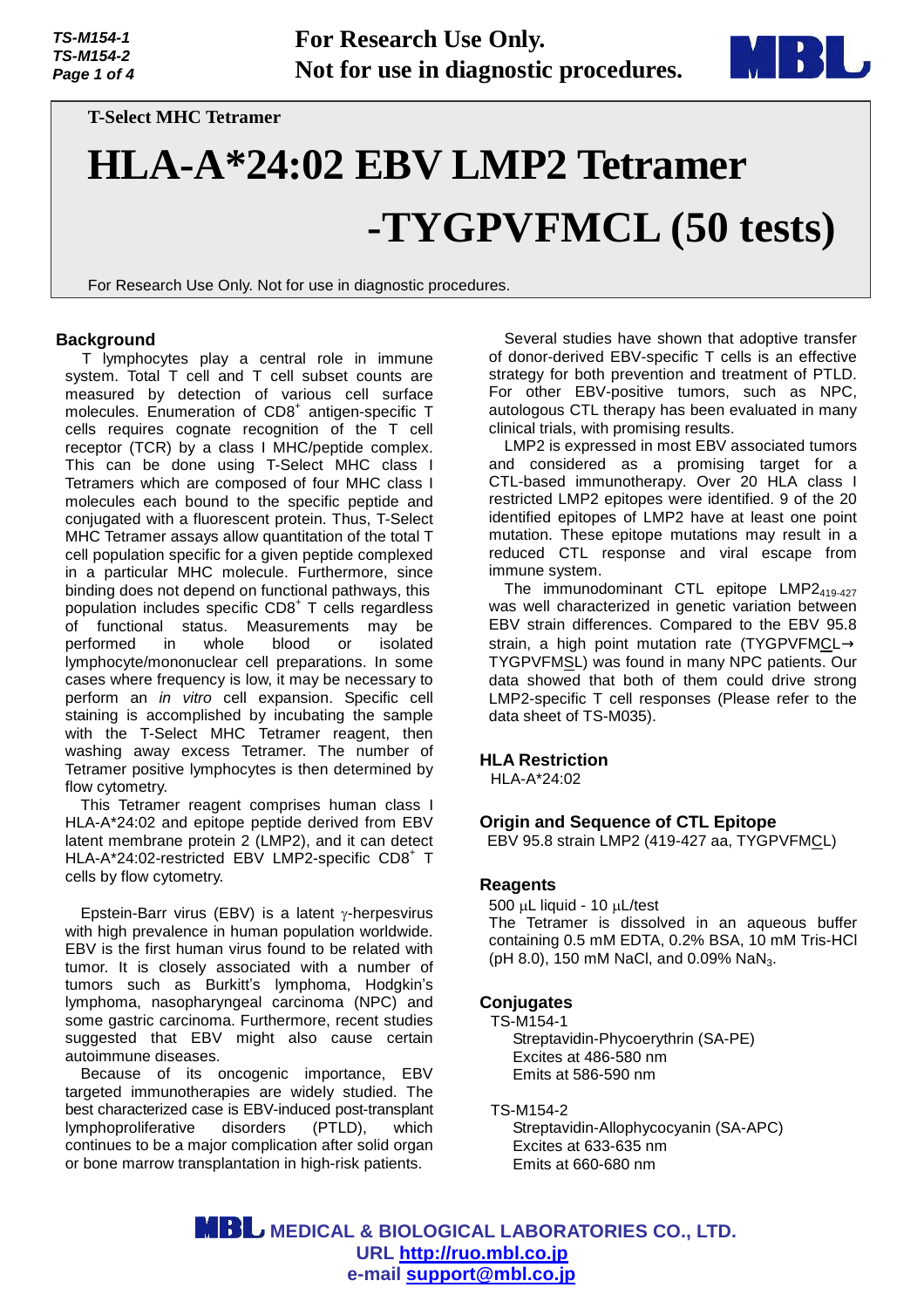## **Storage Conditions**

Store at 2 to 8°C. Do not freeze. Minimize exposure to light. The expiration date is indicated on the vial label.

#### **Evidence of Deterioration**

Any change in the physical appearance of this reagent may indicate deterioration and the reagent should not be used. The normal appearance is a clear, colorless to pink (SA-PE), or light blue (SA-APC).

#### **Usage**

This reagent is for use with standard flow cytometry methodologies.

# **References for These Products**

- 1) Lee SP, *et al. J Immunol* **158**: 3325-3334 (1997)
- 2) Hui EP, *et al. Cancer Res* **73**:1676-1688 (2013)
- 3) Eom HS, *et al. J Immunother* **39**:140-148 (2016)

## **High Specificity**

The T cell surface CD8 enhances T cell antigen recognition by binding to HLA class I molecules. Therefore, MBL produced T-Select MHC class I human Tetramers with one point mutation at the HLA  $\alpha$ 3 domain known to alter the interaction with CD8. These mutated Tetramers showed a greatly diminished nonspecific binding but retained specific binding. Alterations of CD8 binding by mutation of the MHC greatly improved the specificity of MHC-peptide multimers, thus providing efficient tools to sort specific human T cells for immunotherapy. (French application Number; FR9911133)

## **References for T-Select MHC Tetramer**

Altman JD, *et al. Science* **274**: 94-96 (1996) McMichael AJ, *et al. J Exp Med* **187**: 1367-1371 (1998) Bodinier M, *et al. Nat Med* **6**: 707-710 (2000)

## **Statement of Warnings**

- 1. This reagent contains 0.09% sodium azide. Sodium azide under acid conditions yields hydrazoic acid, an extremely toxic compound. Azide compounds should be flushed with running water while being discarded. These precautions are recommended to avoid deposits in metal piping in which explosive conditions can develop. If skin or eye contact occurs, wash excessively with water.
- 2. Specimens, samples and material coming in contact with them should be handled as if capable of transmitting infection and disposed of with proper precautions.
- 3. Never pipette by mouth and avoid contact of samples with skin and mucous membranes.
- 4. Minimize exposure of reagent to light during storage or incubation.
- 5. Avoid microbial contamination of reagent or erroneous results may occur.
- 6. Use Good Laboratory Practices (GLP) when handling this reagent.

#### **Materials Required But Not Supplied**

- 12 x 75 mm polypropylene test tubes
- Transfer pipettes
- Pipettors and disposable pipette tips
- Vortex mixer
- Centrifuge capable of 150 x g or 400 x g
- Aspirator
- PBS
- Red blood cell lysis reagent
- Anti-CD8-FITC, Beckman Coulter, Inc., PN 6603861
- Anti-CD8-PC5, Beckman Coulter, Inc., PN 6607011
- 7-AAD Viability Dye, Beckman Coulter, Inc., PN A07704
- Clear Back (human FcR blocking reagent), MBL, PN MTG-001

#### **Procedure for Whole Blood**

- 1. Collect blood by venipuncture into a blood collection tube containing an appropriate anti-coagulant.
- 2. Add 10  $\mu$ L of T-Select MHC Tetramer to each 12 x 75 mm test tube.
- 3. Add 200  $\mu$ L of whole blood into each test tube.
- 4. Vortex gently.
- 5. Incubate for 30-60 minutes at 2-8°C or room temperature (15-25°C) protected from light.
- 6. Add any additional antibodies (e.g. anti-CD8) and vortex gently.
- 7. Incubate for 30 minutes at 2-8°C protected from light.
- 8. Lyse red blood cells using commercially available reagents.
- 9. Prepare samples according to description of the package insert.
- 10. Analyze prepared samples by flow cytometry. If necessary, store the samples at 2-8°C protected from light for a maximum of 24 hours prior to analysis.

#### **Procedure for Peripheral Blood Mononuclear Cells**

- 1. Prepare peripheral blood mononuclear cells (PBMC) according to established procedures. Cells should be re-suspended at a concentration of 2 x 10<sup>7</sup> cells/mL. 50  $\mu$ L of sample is required for each T-Select MHC Tetramer determination.
- 2. Add 10 µL of Clear Back (human FcR blocking reagent, MBL, PN MTG-001) to each 12 x 75 mm test tube.
- 3. Add 50  $\mu$ L PBMC into each test tube (e.g. 1 x 10<sup>6</sup>) cells per tube).
- 4. Incubate for 5 minutes at room temperature.
- 5. Add 10 µL of T-Select MHC Tetramer and vortex gently.
- 6. Incubate for 30-60 minutes at 2-8°C or room temperature (15-25°C) protected from light.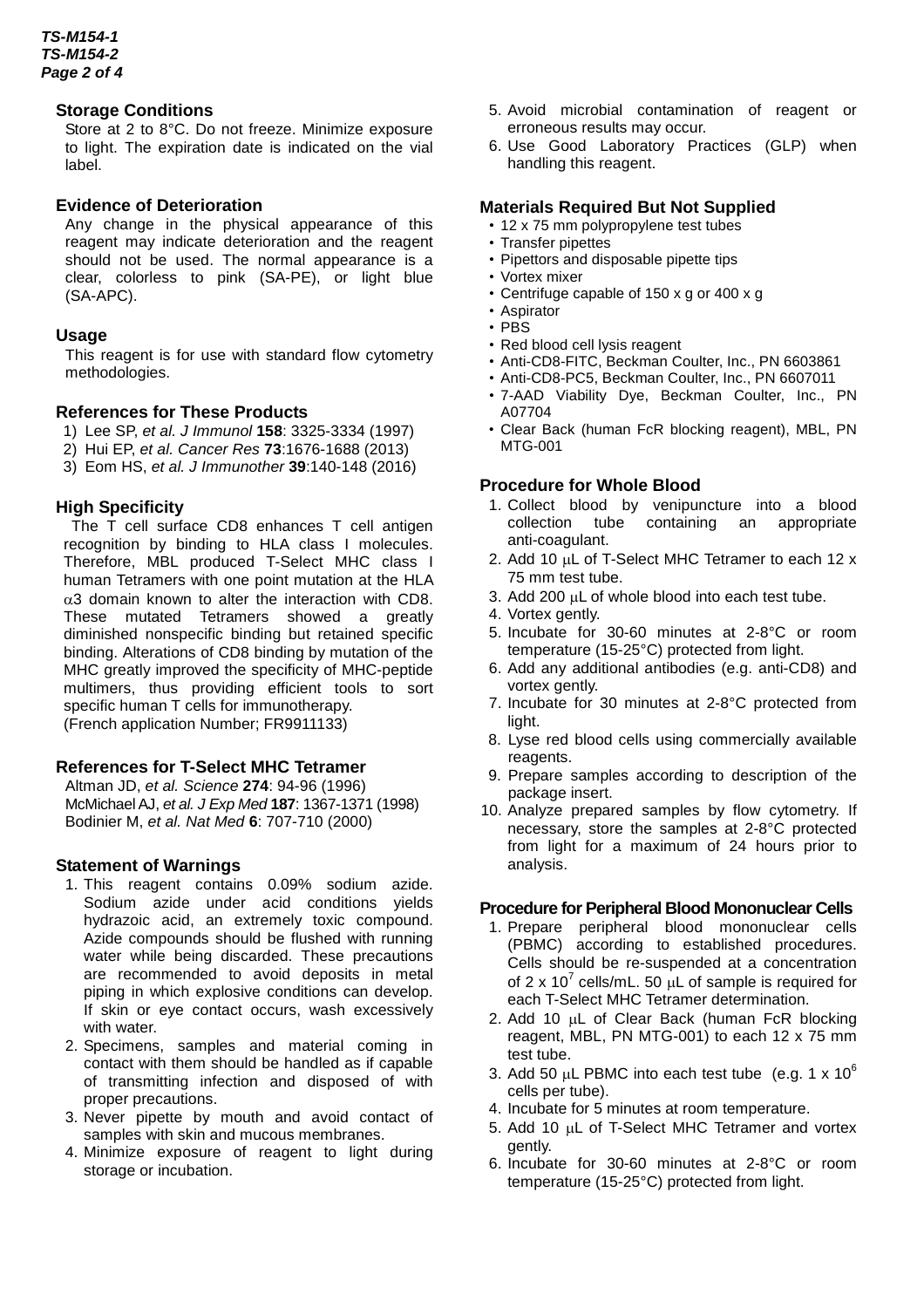# *TS-M154-1 TS-M154-2 Page 3 of 4*

- 7. Add any additional antibodies (e.g. anti-CD8) and vortex gently.
- 8. Incubate for 30 minutes at 2-8°C protected from light.
- 9. Add 3 mL of PBS or FCM buffer (2% FCS/0.09% NaN3/PBS).
- 10. Centrifuge tubes at 400 x g for 5 minutes.
- 11. Aspirate or decant the supernatant.
- 12. Resuspend the pellet in 500  $\mu$ L of PBS with 0.5% formaldehyde.
- 13. Analyze prepared samples by flow cytometry. If necessary, store the samples at 2-8°C protected from light for a maximum of 24 hours prior to analysis.

# **Limitations**

- 1. For optimal results with whole blood, retain specimens in blood collection tubes at room temperature, while rocking, prior to staining and analyzing. Refrigerated specimens may give aberrant results.
- 2. Recommended cell viability for venous blood specimens is > 90%.
- 3. Prolonged exposure of cells to lytic reagents may cause white blood cell destruction and loss of cells in the population of interest.
- 4. All red blood cells may not lyse under the following conditions: nucleated red blood cells, abnormal protein concentration or hemoglobinopathies. This may cause falsely decreased results due to unlysed red blood cells being counted as leukocytes.

# **Technical Hints**

- A If PBMC culture is needed, we recommend the use of heparin as an anti-coagulant.
- B Clear Back reagent (human FcR blocking reagent) may effectively block non-specific binding caused by macrophages or endocytosis, resulting in clear staining when cells are stained with MHC Tetramer and antibodies. Please refer to the data sheet (MBL, PN MTG-001) for details.
- C A Tetramer that is constructed with the same allele of interest and an irrelevant peptide may be used as a negative control.
- D We recommend the use of CD8 antibody, clone SFCI21Thy2D3 (T8, Beckman Coulter, Inc.), which does not block or interfere with the specific binding of MHC Tetramers to T cells.
- E The use of CD45 antibody and gating of the lymphocyte population are recommended in order to reduce contamination of unlysed or nucleated red blood cells in the gate.
- F Apoptotic, necrotic, and/or damaged cells are sources of interference in the analysis of viable cells by flow cytometry. Cell viability should be determined by 7-aminoactinomycin D (7-AAD) staining; intact viable cells remain unstained (negative).

G Cells do not require fixation prior to analysis if the stained cells are analyzed by flow cytometry within several hours.

# **Related Products**

**T-Select Human Tetramers**

| EBV        |                                                                  |
|------------|------------------------------------------------------------------|
| TS-0011-1C | HLA-A*02:01 EBV BMLF1 Tetramer-GLCTLVAML-PE                      |
| TS-M006-1  | HLA-A*02:01 EBV LMP1 Tetramer-YLQQNWWTL-PE                       |
| TB-0146-1  | HLA-A*02:01 EBV LMP1 Tetramer-YLLEMLWRL-PE                       |
| TS-M030-1  | HLA-A*02:01 EBV LMP2 Tetramer-TVCGGIMFL-PE                       |
| TS-M161-1  | HLA-A*02:01 EBV LMP2 I6M Tetramer-TVCGGMMFL-PE                   |
| TS-M159-1  | HLA-A*02:01 EBV LMP2 Tetramer-QLSPLLGAV-PE                       |
| TS-M160-1  | HLA-A*02:01 EBV LMP2 Tetramer-GLGTLGAAL-PE                       |
| TS-M031-1  | HLA-A*02:01 EBV LMP2 Tetramer-LLWTLVVLL-PE                       |
| TS-M069-1  | HLA-A*02:01 EBV LMP2 Tetramer-FLYALALLL-PE                       |
| TS-M157-1  | HLA-A*02:01 EBV LMP2 Y3C Tetramer-FLCALALLL-PE                   |
| TS-M032-1  | HLA-A*02:01 EBV LMP2 Tetramer-CLGGLLTMV-PE                       |
| TS-M155-1  | HLA-A*02:01 EBV LMP2 C1S Tetramer-SLGGLLTMV-PE                   |
| TS-M156-1  | HLA-A*02:01 EBV LMP2 L6I Tetramer-CLGGLITMV-PE                   |
| TB-0131-1  | HLA-A*02:01 EBV BALF4 Tetramer-FLDKGTYTL-PE                      |
| TS-M124-1  | HLA-A*03:01 EBV BRLF1 Tetramer-RVRAYTYSK-PE                      |
| TS-M033-1  | HLA-A*03:01 EBV EBNA3A603611 Tetramer-RLRAEAQVK-PE               |
| TS-M028-1  | HLA-A*11:01 EBV EBNA3B <sub>399-408</sub> Tetramer-AVFDRKSDAK-PE |
| TS-M029-1  | HLA-A*11:01 EBV EBNA3B <sub>416-424</sub> Tetramer-IVTDFSVIK-PE  |
| TS-M111-1  | HLA-A*11:01 EBV LMP2 Tetramer-SSCSSCPLSK-PE                      |
| TS-M135-1  | HLA-A*11:01 EBV LMP2 S9T Tetramer-SSCSSCPLTK-PE                  |
| TS-M003-1  | HLA-A*24:02 EBV BMLF1 Tetramer-DYNFVKQLF-PE                      |
| TS-M002-1  | HLA-A*24:02 EBV BRLF1 Tetramer-TYPVLEEMF-PE                      |
| TS-M004-1  | HLA-A*24:02 EBV EBNA3A Tetramer-RYSIFFDYM-PE                     |
| TS-M005-1  | HLA-A*24:02 EBV EBNA3B Tetramer-TYSAGIVQI-PE                     |
| TS-M034-1  | HLA-A*24:02 EBV LMP2 Tetramer-PYLFWLAAI-PE                       |
| TS-M001-1  | HLA-A*24:02 EBV LMP2 Tetramer-IYVLVMLVL-PE                       |
| TS-M154-1  | HLA-A*24:02 EBV LMP2 Tetramer-TYGPVFMCL-PE                       |
| TS-M035-1  | HLA-A*24:02 EBV LMP2 C8S Tetramer-TYGPVFMSL-PE                   |
| TS-M009-1  | HLA-A*24:02 EBV Mix Tetramer-PE                                  |
| TS-M142-1  | HLA-B*07:02 EBV EBNA3A Tetramer-RPPIFIRRL-PE                     |
| TB-0123-1  | HLA-B*07:02 EBV EBNA6 Tetramer-QPRAPIRPI-PE                      |
| TS-M036-1  | HLA-B*08:01 EBV BZLF1 <sub>190-197</sub> Tetramer-RAKFKQLL-PE    |
| TS-M123-1  | HLA-B*08:01 EBV EBNA3A Tetramer-FLRGRAYGL-PE                     |
| TB-0101-1  | HLA-B*15:01 EBV EBNA4 Tetramer-GQGGSPTAM-PE                      |
| TS-M037-1  | HLA-B*35:01 EBV BZLF1 <sub>54-64</sub> Tetramer-EPLPQGQLTAY-PE   |
| TB-0168-1  | HLA-B*35:01 EBV EBNA1 Tetramer-HPVGEADYFEY-PE                    |
| TB-M038-1  | HLA-B*35:01 EBV LMP2 <sub>1-9</sub> Tetramer-MGSLEMVPM-PE        |
| TS-M150-1  | HLA-C*03:03 EBV EBNA1 Tetramer-FVYGGSKTSL-PE                     |
| TS-M803-1  | HLA-DRB1*01:01 EBV EBNA1 <sub>515-527</sub> Tetramer-PE          |
|            |                                                                  |

#### **Others**

| 4844    | <b>IMMUNOCYTO CD107a Detection Kit</b>                   |
|---------|----------------------------------------------------------|
|         | AM-1005M IMMUNOCYTO Cytotoxicity Detection Kit           |
| 6603861 | CD8-FITC (T8)                                            |
| 6607011 | CD8-PC5 (T8)                                             |
| A07704  | 7-AAD Viability Dye                                      |
| MTG-001 | Clear Back (Human FcR blocking reagent)                  |
|         | TB-7300-K1 QuickSwitch Quant HLA-A*02:01 Tetramer Kit-PE |
|         | TB-7301-K1 QuickSwitch HLA-A*02:01 Tetramer Kit-PE       |
|         |                                                          |

Please check our web site [\(http://ruo.mbl.co.jp\)](http://ruo.mbl.co.jp) for up-to-date information on products and custom MHC Tetramers.